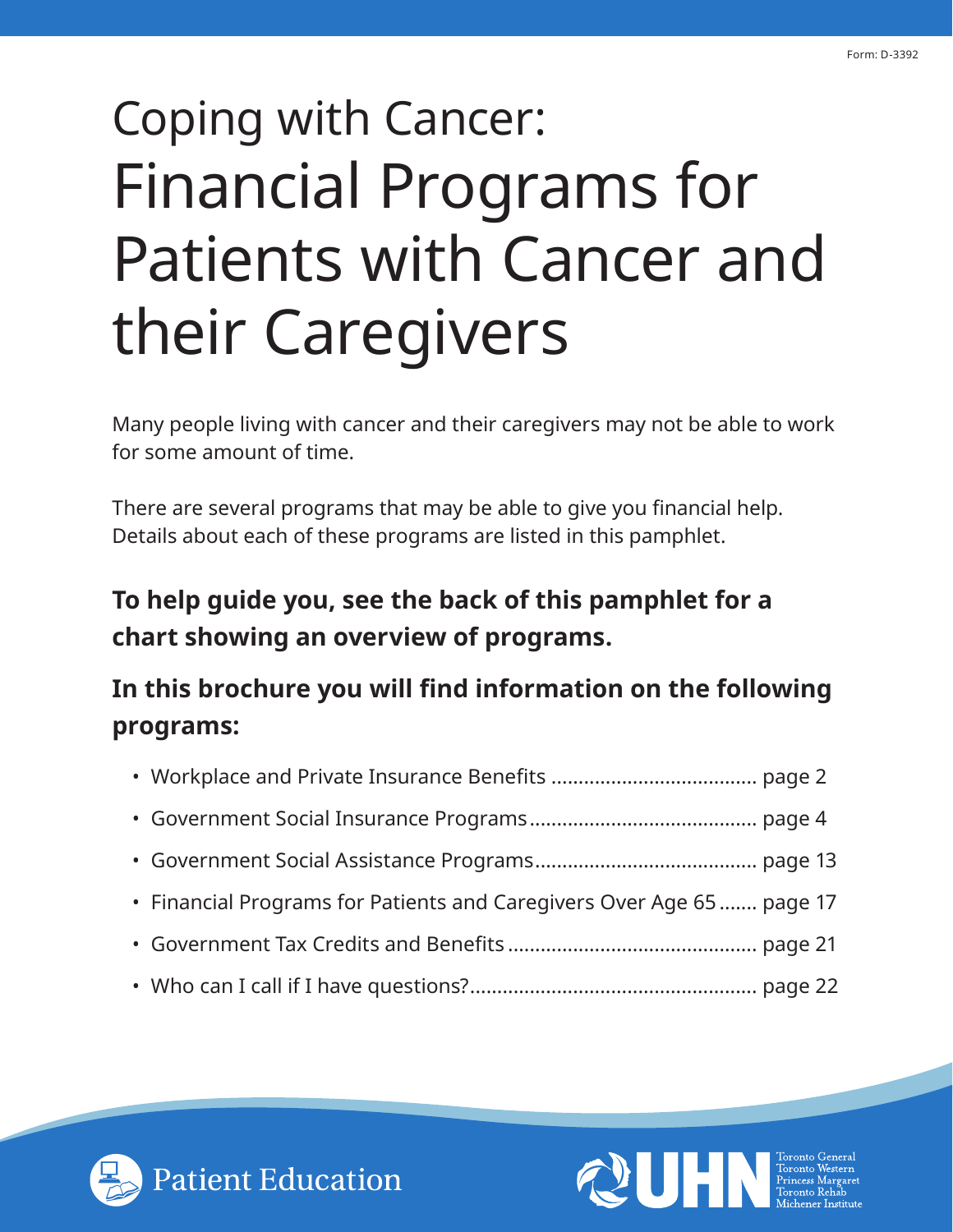# **Workplace and Private Insurance Benefits**

If you worked and do have benefits through your workplace or through a private insurance company, you may be eligible for the following benefits.

# **Short Term Disability (STD) Benefits**

STD is a benefit you receive from your employer's benefit plan that pays you a portion of your income for a short amount of time while you are sick.

# **Long Term Disability (LTD) Benefits**

LTD is a benefit that you receive after you have finished your STD and/or EI Sickness Benefit and will pay you a percentage of your regular income.

#### **I am a patient with cancer. Am I eligible?**

If you are a patient with cancer experiencing:

- physical problems (such as fatigue, weakness, lower immune system), emotional problems (such as changes in mood, appetite or sleep) or cognitive symptoms (such as problems with concentration, attention, memory)
- **• AND** these symptoms are affecting your ability to do your job, **you are eligible to apply**

Talk with your doctor about how your medical condition might affect your ability to work.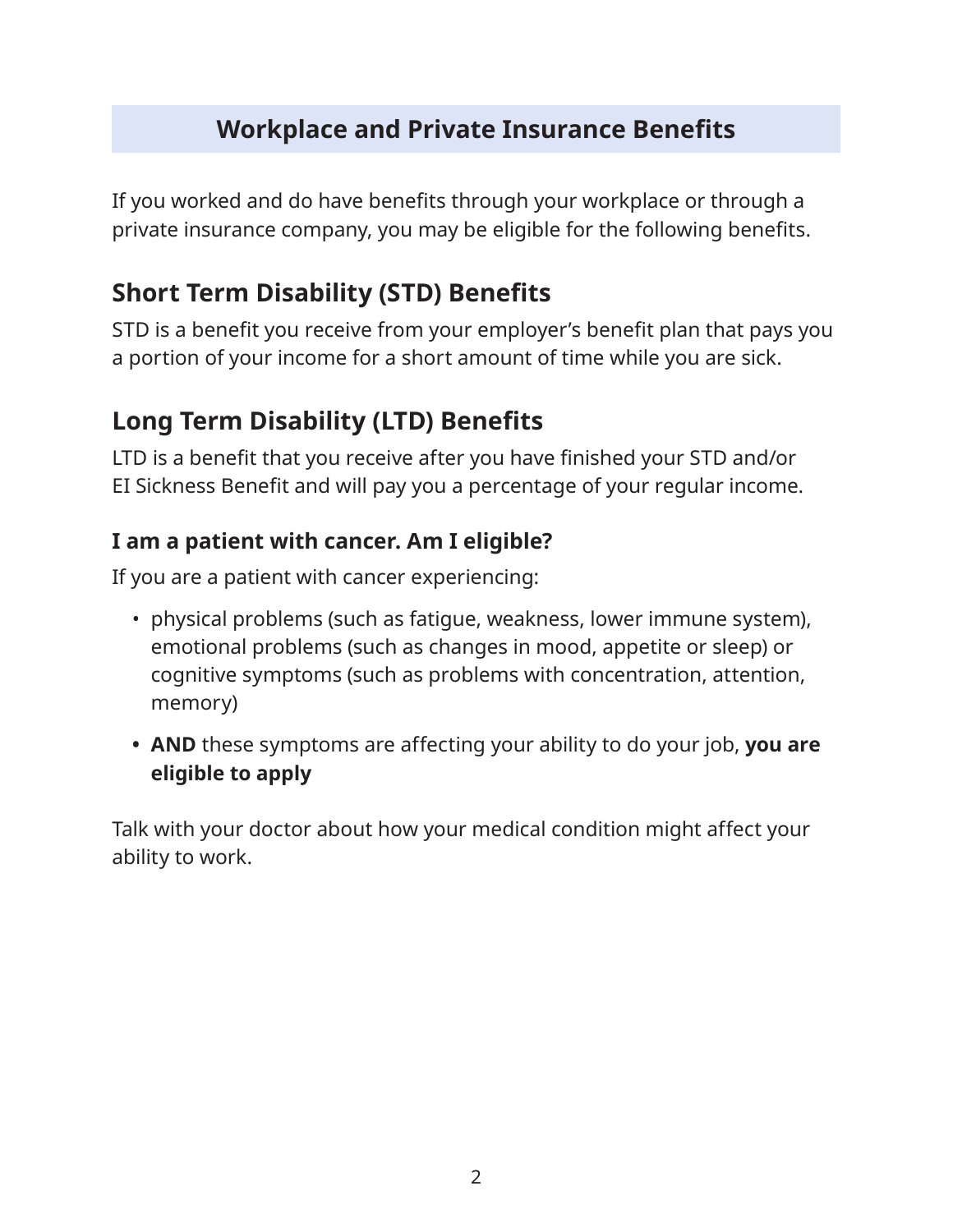# **Workplace and Private Insurance Benefits**

#### **I am a caregiver. Am I eligible?**

If you are a caregiver experiencing:

- physical problems (such as fatigue), emotional problems (such as changes in mood, appetite or sleep) or cognitive symptoms (such as problems with concentration, attention, memory)
- **• AND** these symptoms are affecting your ability to do your job, **you are eligible to apply**

Talk with your family doctor about the type of stress you are experiencing as a caregiver. Your doctor may recommend you be off work for a period of time.

# **How do STD and LTD benefits work?**

Speak to your workplace/human resources office or insurance company to confirm the amount you will be paid, how long the benefit will be paid and when STD and LTD payments will start. Every plan is different. You usually need to take STD and/or Employment Insurance – Sickness Benefits first and then apply for LTD.

#### **How do I apply for STD or LTD benefits?**

You will need to complete an employee claim form and your doctor must complete a medical form. There are different forms for STD and LTD.

Contact your workplace or human resources office or insurance company for more information.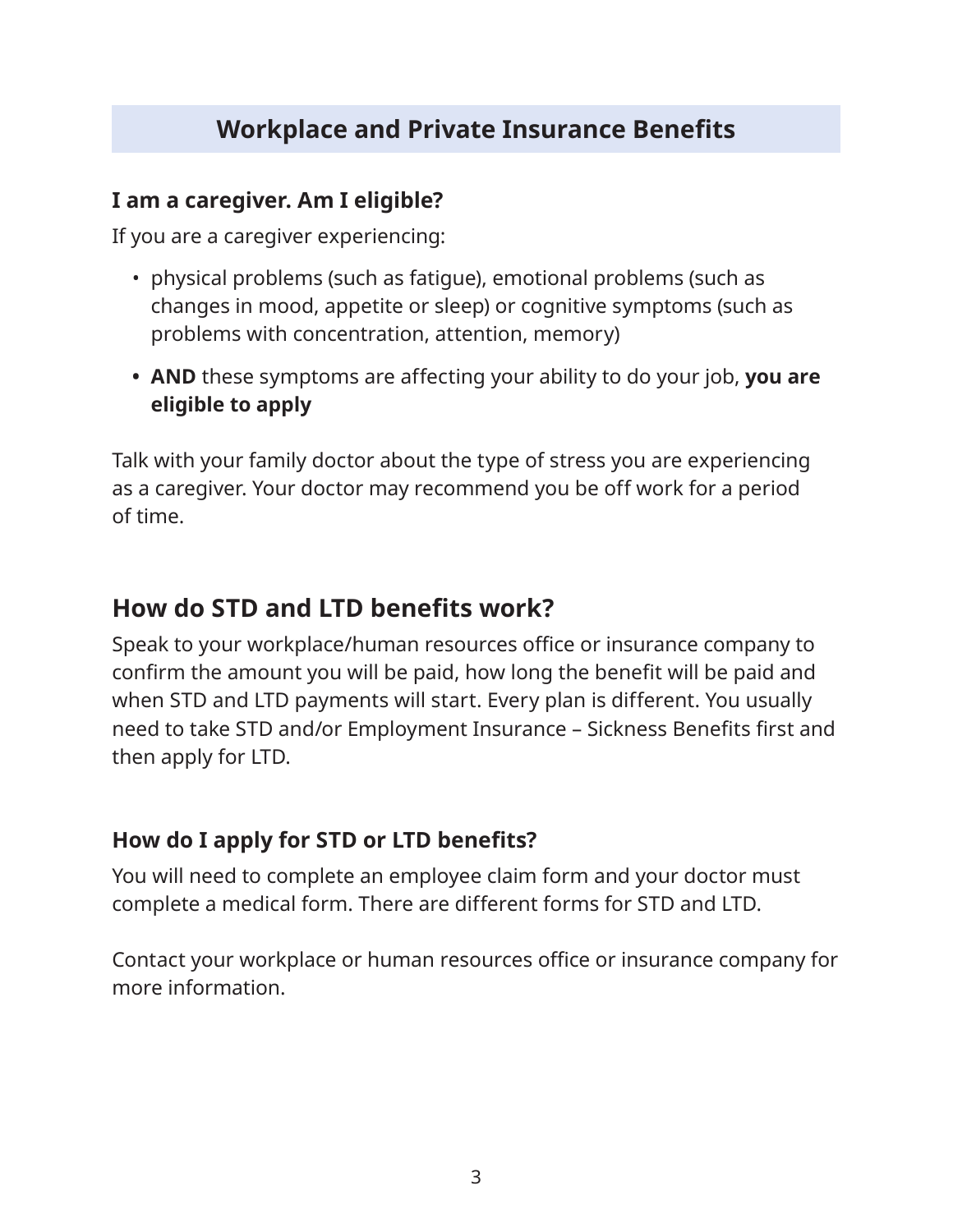If you have worked and paid enough into the Government Social Insurance Benefits Programs (Employment Insurance and/or Canada Pension Plan), you may be eligible for the following benefits.

### **Types of Benefits**

 $\overline{a}$ 

### **Employment Insurance (EI) Benefits**

EI programs offer temporary financial assistance to unemployed workers. This assistance includes providing sickness benefits, caregiver benefits and compassionate care benefits to those who meet the eligibility criteria. For more information call 1 800 206 7218 and press 0 to speak to a representative.

# **Canada Pension Plan Disability (CPP-D) Benefit**

CPP-D is a long term Federal income replacement program that provides monthly benefits to people who have contributed to CPP in the past and are now unable to work due to a disability. For more information call Service Canada 1 800 277 9914 and press 0 to speak to a representative.

# **NEW! Canada Pension Plan Post-Retirement Disability Benefits (PRDB)**

CPP - Post Retirement Disability Benefits is a new benefit as of January 1, 2019. It is for people ages 60 until age 65 who have been receiving Canada Pension Plan Retirement Benefits AND are found to be disabled but not eligible to be receiving the Canada Pension Plan Disability Benefit because they have been receiving CPP Retirement Benefits for more than 15 months. For more information call Service Canada 1 800 277 9914 and press 0 to speak to a representative.

### **Employment Insurance Sickness (EI-S) Benefits**

EI-S is short term support from the government if you cannot work because of sickness or injury. This benefit provides a maximum of 15 weeks to eligible applicants. You will receive 55% of your average weekly earnings, up to a maximum set by the government.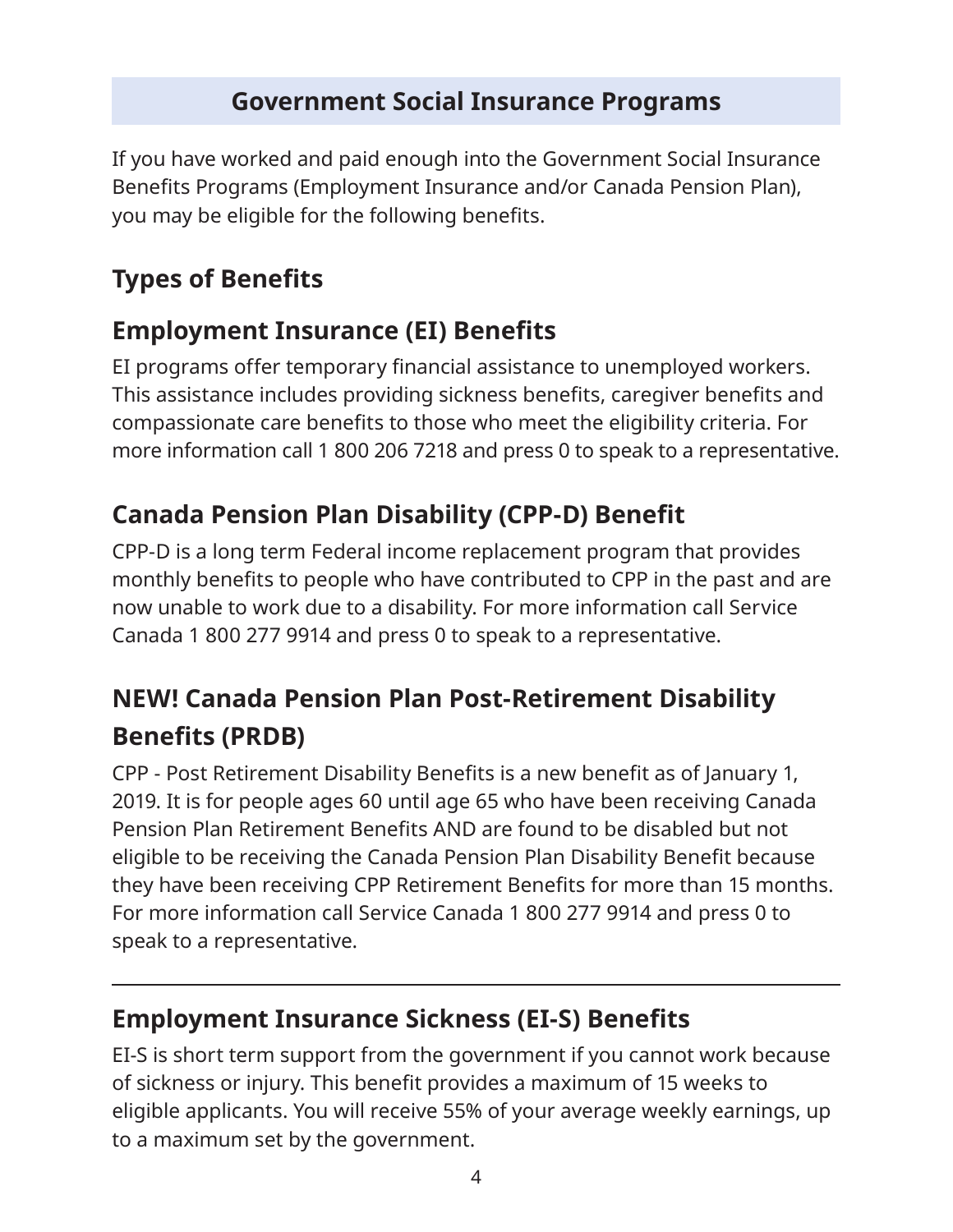For EI-S you will be required to report in every two weeks, either by phone or online. If you did not work during that period of time you are still required to report by phone or online. If you do not make this report your payments may stop.

#### **Am I eligible for EI-S?**

To be eligible you must have:

- worked at least 600 hours in the last 52 weeks
- paid into EI
- **• AND** are unable to work due to physical, emotional and cognitive affects of your illness or of caregiver stress.

#### **How do I apply for EI-S?**

You can apply online at the Service Canada Website or you can apply in person at your nearest Service Canada office.

To apply online here is the link: <https://www.canada.ca/en/services/benefits/ei/ei-sickness/apply.html>

You will need the following documents for your application:

- □ **Record of Employment (ROE)** Your employer can submit this directly to Service Canada electronically or by mail. Ensure that you obtain your ROE as soon as possible.
- □ **Medical Certificate For Employment Insurance Sickness Benefits**  Complete and sign the consent portion of the "Medical Certificate For Employment Insurance Sickness Benefits" form before giving it to your doctor to complete. Then mail the completed form or submit it directly to a Service Canada office.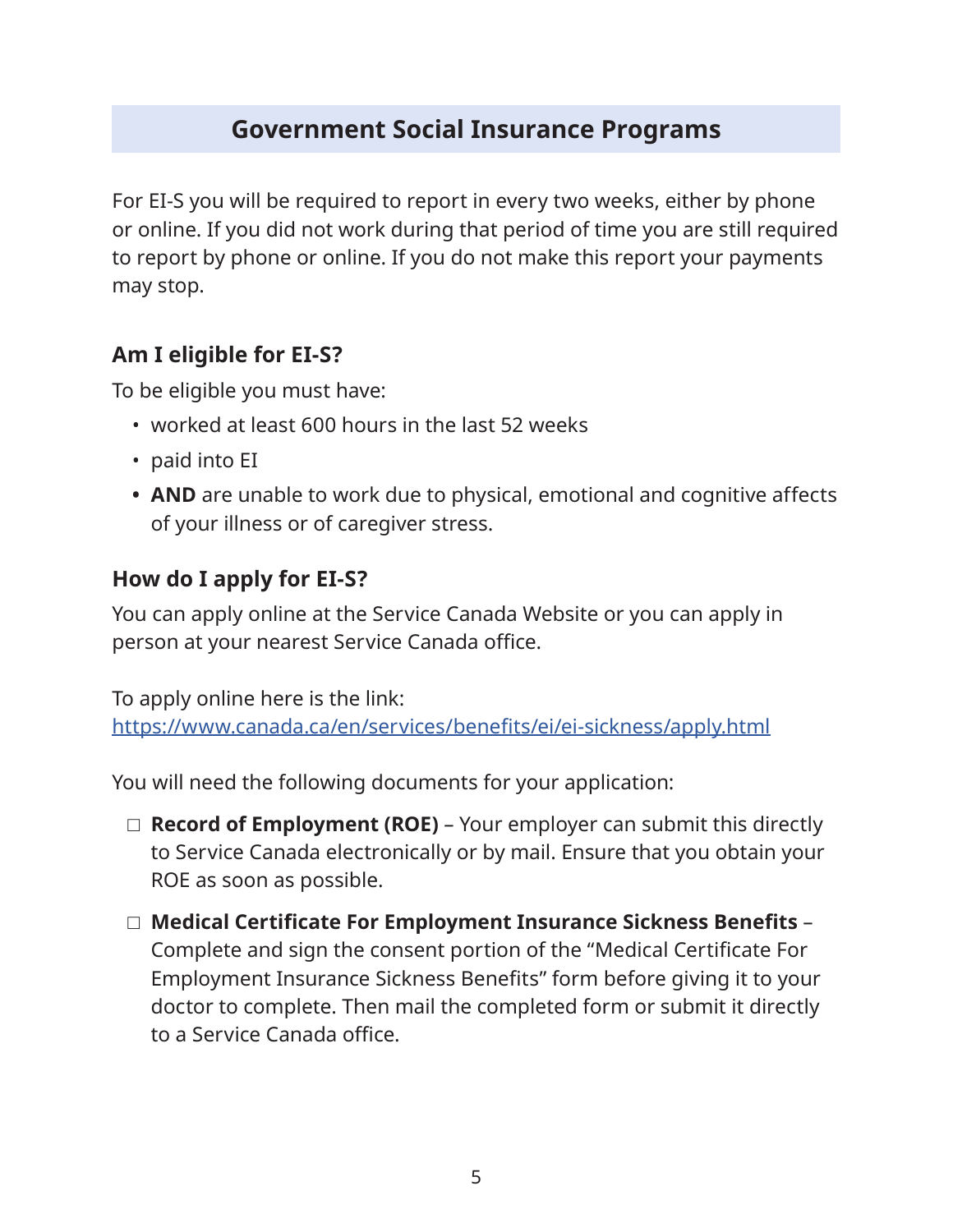### **Employment Insurance (EI) – Caregiver Benefits**

EI Caregiver benefits are available to family members of a person who is critically ill or injured. EI Caregiver benefits include the following:

- **• Family Caregiver Benefits for Children (under 18)** This benefit provides a maximum of 35 weeks. You will receive 55% of your average weekly earnings, up to a maximum set by the government.
- **• Family Caregiver Benefits for Adults (over 18)** This benefit provides a maximum of 15 weeks. You will receive 55% of your average weekly earnings, up to a maximum set by the government.

#### **• Compassionate Care Benefits**

This benefit provides a maximum of 26 weeks. You will receive 55% of your average weekly earnings, up to a maximum set by the government.

#### **Am I eligible?**

To be eligible for **Family Caregiver Benefits for Children (under 18)** you must have:

- worked at least 600 hours in the last 52 weeks
- paid into EI
- **• AND** have a family member or person you consider a family member (under 18) who is critically ill or injured

To be eligible for **Family Caregiver Benefits for Adults (over 18)** you must have:

- worked at least 600 hours in the last 52 weeks
- paid into EI
- **• AND** have a family member or person you consider a family member (over 18) who is critically ill or injured.

To be eligible for **Compassionate Care Benefit** you must have:

- worked at least 600 hours in the last 52 weeks
- paid into EI
- **• AND** the person who is critically ill must be at significant risk of death within 26 weeks (6 months)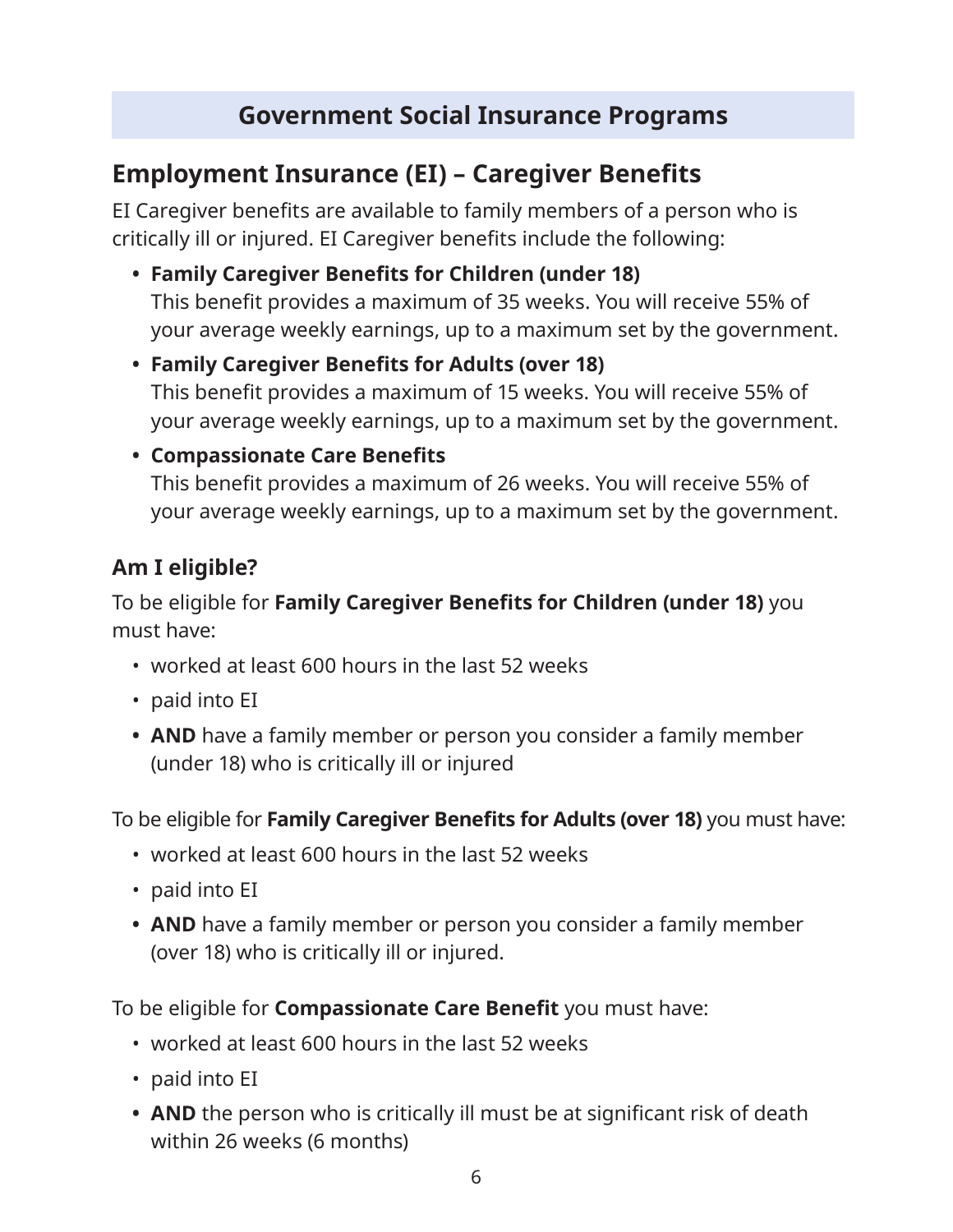#### **How do I apply for EI -Caregiver Benefits?**

You can apply online at the Service Canada Website or you can apply in person at your nearest Service Canada office.

To find the nearest Service Canada office here is the link: <http://www.servicecanada.gc.ca/tbsc-fsco/sc-hme.jsp>

To apply online:

<https://www.canada.ca/en/services/benefits/ei/caregiving/apply.html>

You need the following documents for your application:

□ **Record of Employment (ROE) –** Your employer can submit this directly to Service Canada electronically or by mail. Ensure that you obtain your ROE as soon as possible.

#### **Family Caregiver Benefits for Adults (over 18) or Children (under 18)**

- □ **Authorization to Release a Medical Certificate for EI Family Caregiver**  This form must be signed by the patient. This form authorizes the patient's doctor to release their medical information. The completed form must be given to Service Canada.
- □ **Medical Certificate for EI Family Caregiver Benefits** This is to be completed by the patient's doctor and given to Service Canada.

#### **Compassionate Care Benefits**

- □ **Authorization to Release a Medical Certificate for EI Compassionate Care Benefits -** This form must be signed by the patient. This form authorizes the patient's doctor to release their medical information. The completed form must be given to Service Canada.
- □ **Medical Certificate for EI Compassionate Care Benefits** This is to be completed by the patient's doctor and given to Service Canada.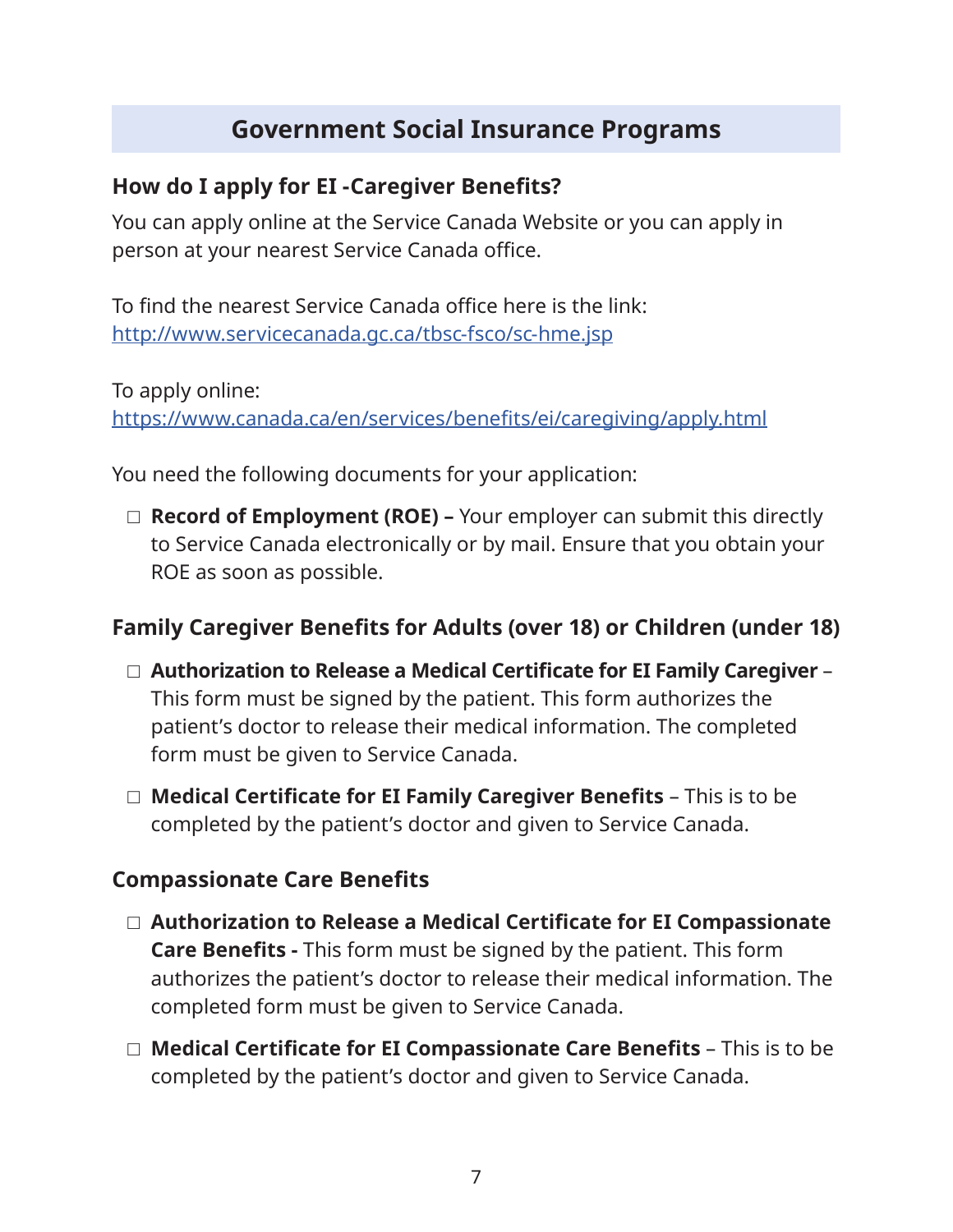### **Other information about EI Benefits**

- Once your EI application is approved, you will be mailed a Personal Identification Number to create an account with Service Canada.
- You will receive your first payment usually within 4 to 6 weeks.
- There is a 1-week **unpaid** waiting period.
- If you provided banking information, your benefits will be directly deposited, otherwise, you will be mailed a cheque.
- EI is taxable income

Other types of Job Protected Leaves:

- According to the Employment Standards Act of Ontario, if you are a caregiver, you could be eligible for unpaid job protected Family Leaves.
	- **See this link for more information on the unpaid job protected Family Leave:** https://www.ontario.ca/document/your-guide-employment-

#### standards-act-0

### **Canada Pension Plan Disability (CPP-D) Benefit**

The CPP-D program provides benefits to those who have a disability, cannot work on a regular basis and have contributed enough to CPP.

The Terminal Illness Application for a Disability Benefit Form is available for those who are terminally ill. In these cases, the application will be reviewed and processed faster.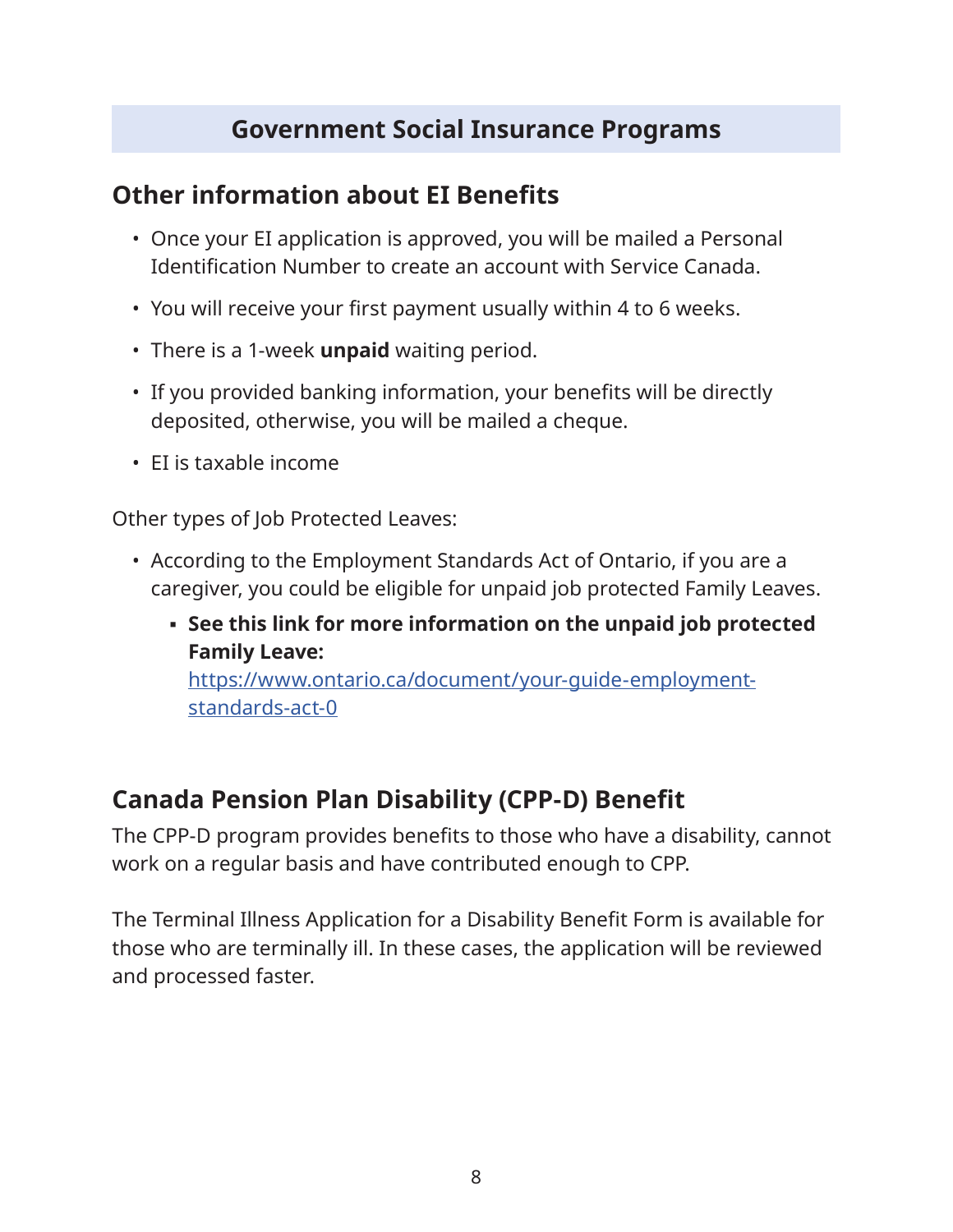#### **Am I eligible for CPP-D?**

To be eligible you must:

- be 64 year of age or younger and meet the financial and medical criteria.
- have worked and paid into CPP for 4 out of the last 6 years or 3 of the last 6 years (if you paid into CPP for 25 years or longer).
- **• AND** have an illness/disability that is **severe** (you cannot work at any job) and **prolonged** (expected to last 12 months or longer).

To be eligible for Terminal Illness Application for Disability Benefits you must:

• have a prognosis of less than 6 months.

#### **How do I apply for CPP-D?**

You can find the application form online at the Service Canada website: [www.canada.ca/en/services/benefits/publicpensions/cpp/cpp-disability](http://www.canada.ca/en/services/benefits/publicpensions/cpp/cpp-disability-benefit/apply.html)[benefit/apply.html](http://www.canada.ca/en/services/benefits/publicpensions/cpp/cpp-disability-benefit/apply.html)

To find the nearest Service Canada office: <http://www.servicecanada.gc.ca/tbsc-fsco/sc-hme.jsp>

You will need the following forms for your application:

- □ Application for Canada Pension Plan Disability Benefit This form must be completed by the applicant. Print the completed application and return by mail (mailing address found in the package) or in person to a Service Canada office. Keep a copy of the application for your own records.
- □ **Medical Report for a Canada Pension Plan Disability Benefit**  Applicant must complete and sign the consent section, then give the form to their doctor to complete.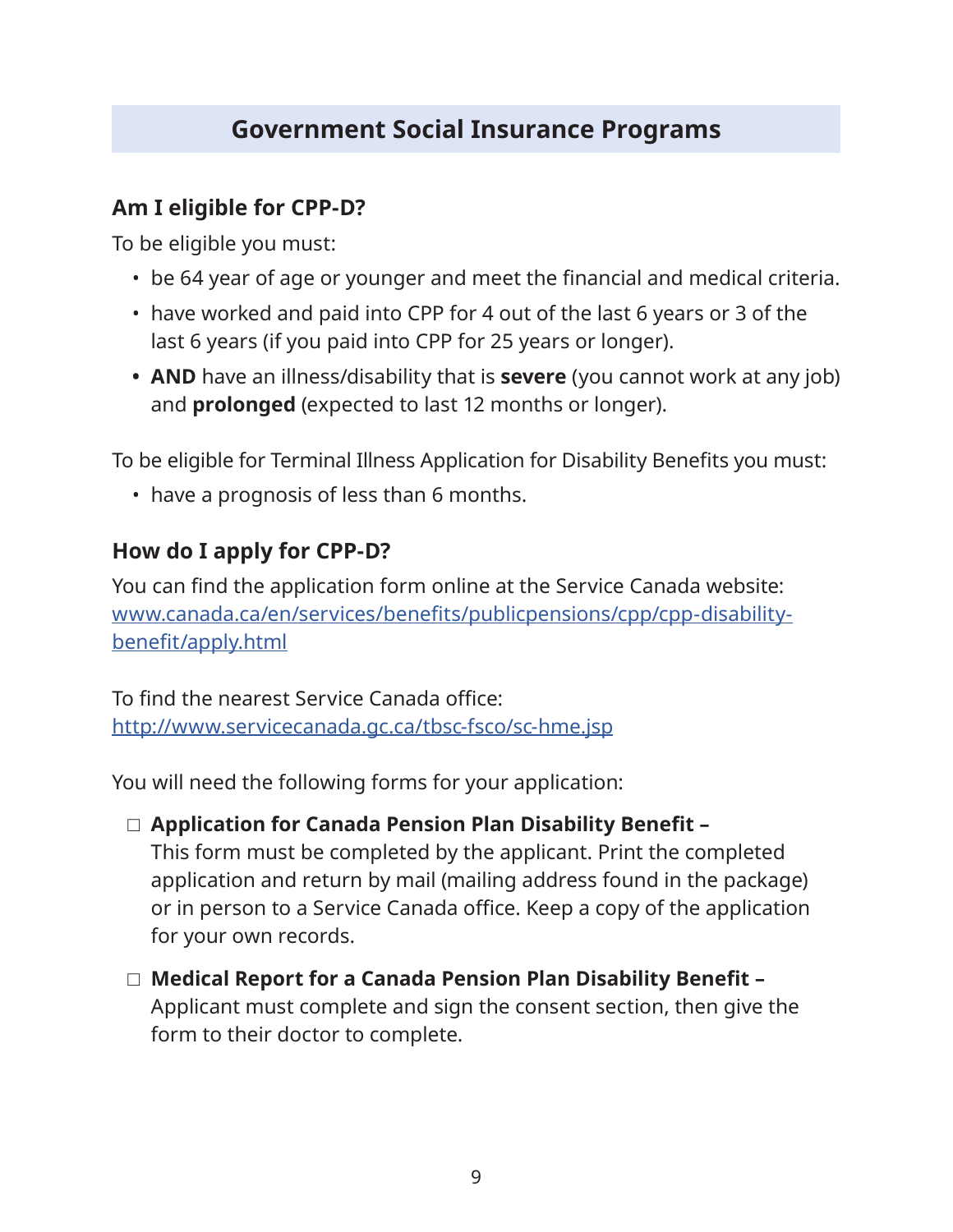If you have a terminal illness you will need these forms:

- □ **Terminal Illness Application** This form must be completed by the applicant. The form must be signed and submitted by mail or in person at a Service Canada office. Keep a copy of the application for your own records
- □ **Terminal Illness Medical Attestation –** The applicant completes sections 1 and 2 and then gives the form to their doctor to complete section 3.

# **Other information about CPP-D**

- It can take up to 4 to 6 months to process your application and receive a decision about eligibility.
- If you have any dependent children, a disabled contributor's child benefit is payable.
- If you applied for CPP-D with the Terminal Illness Application, a decision will be made within 5 business days.
- CPP-D payment amounts depend on how much you paid into the program up to a maximum set by the government.
- If you provided banking information, your benefits will get direct deposited, otherwise, you will be mailed a cheque.
- CPP-D is taxable income.

# **NEW! Canada Pension Plan – Post Retirement Disability Benefit (PRDB)**

The Canada Pension Plan Post Retirement Disability Benefit is a new monthly benefit (January 1, 2019) for CPP retirement pension recipients under the age of 65 who have made sufficient contributions to the CPP and are unable to work regularly because of a disability. The CPP-PRDB is for people who have become disabled after they begin to receive their CPP Retirement pension. It is paid in addition to the CPP retirement pension until the age of 65.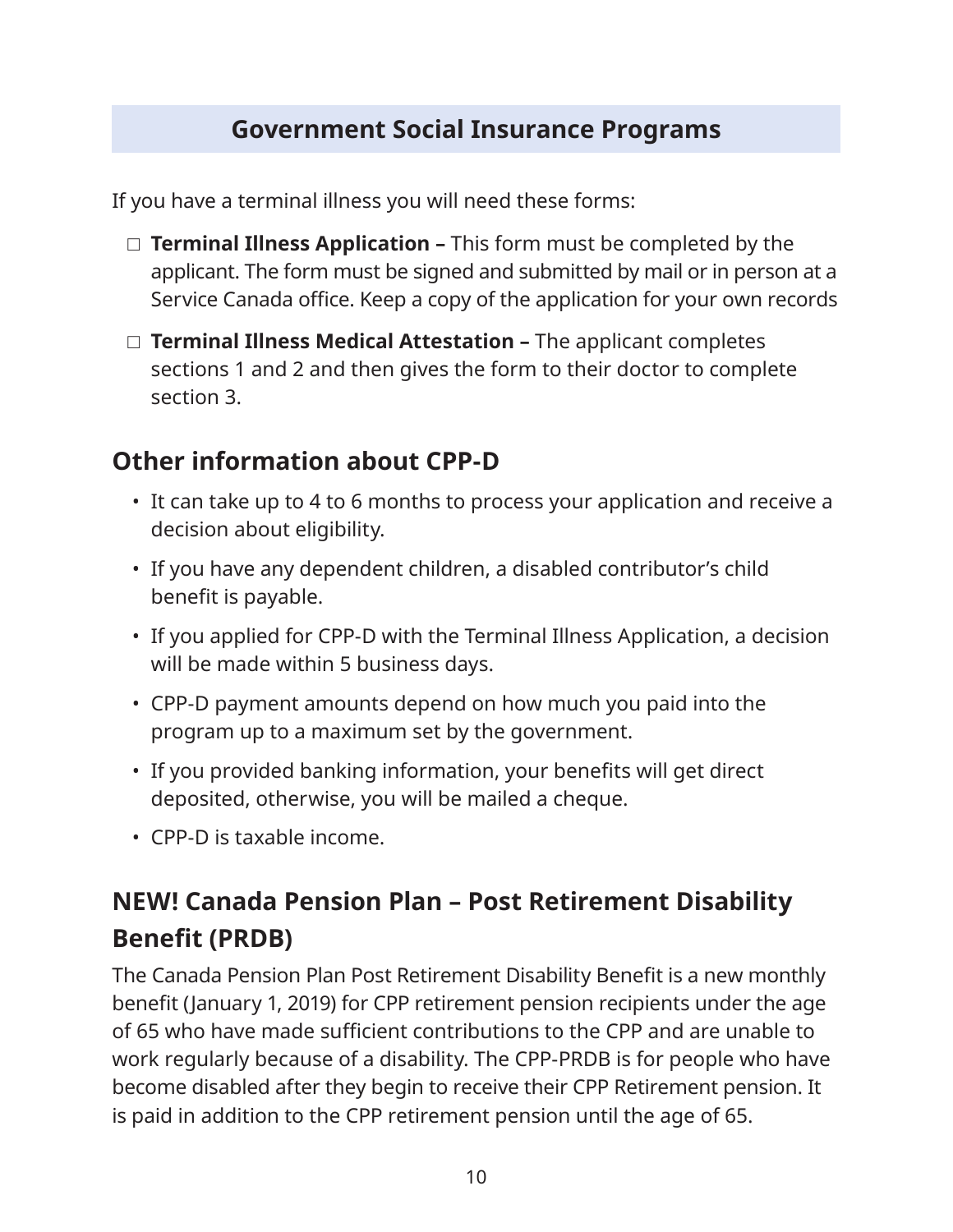### **Am I eligible for CPP - PRDB?**

To be eligible you must:

- be 60 years of age up until the age 65
- have worked and paid into CPP for 4 out of last 6 years or 3 out of last 6 years (if you paid into CPP for 25 years or longer)
- have been receiving CPP Retirement Benefits for more than 15 months
- **• AND** have an illness/disability that is **severe** (you cannot work at any job) and **prolonged** (expected to last 12 months or longer)

### **How do I apply for CPP - PRDB?**

There is no separate application for this benefit but applicants need to complete the CPP Disability Benefit Application. You can find the application online at the Service Canada website:

[https://www.canada.ca/en/services/benefits/publicpensions/cpp/cpp](https://www.canada.ca/en/services/benefits/publicpensions/cpp/cpp-disability-benefit/apply.html)[disability-benefit/apply.html](https://www.canada.ca/en/services/benefits/publicpensions/cpp/cpp-disability-benefit/apply.html)

To find the nearest Service Canada office: <http://www.servicecanada.gc.ca/tbsc-fsco/sc-hme.jsp>

You will need the following forms for your application:

□ **Application for Canada Pension Plan Disability Benefit** –

This form must be completed by the applicant. Print the completed application and return by mail (mailing address found in the package) or in person to a Service Canada office. Keep a copy of the application for your own records.

□ **Medical Report for a Canada Pension Plan Disability Benefit** – Applicant must complete and sign the consent section, then give the form to their doctor to complete.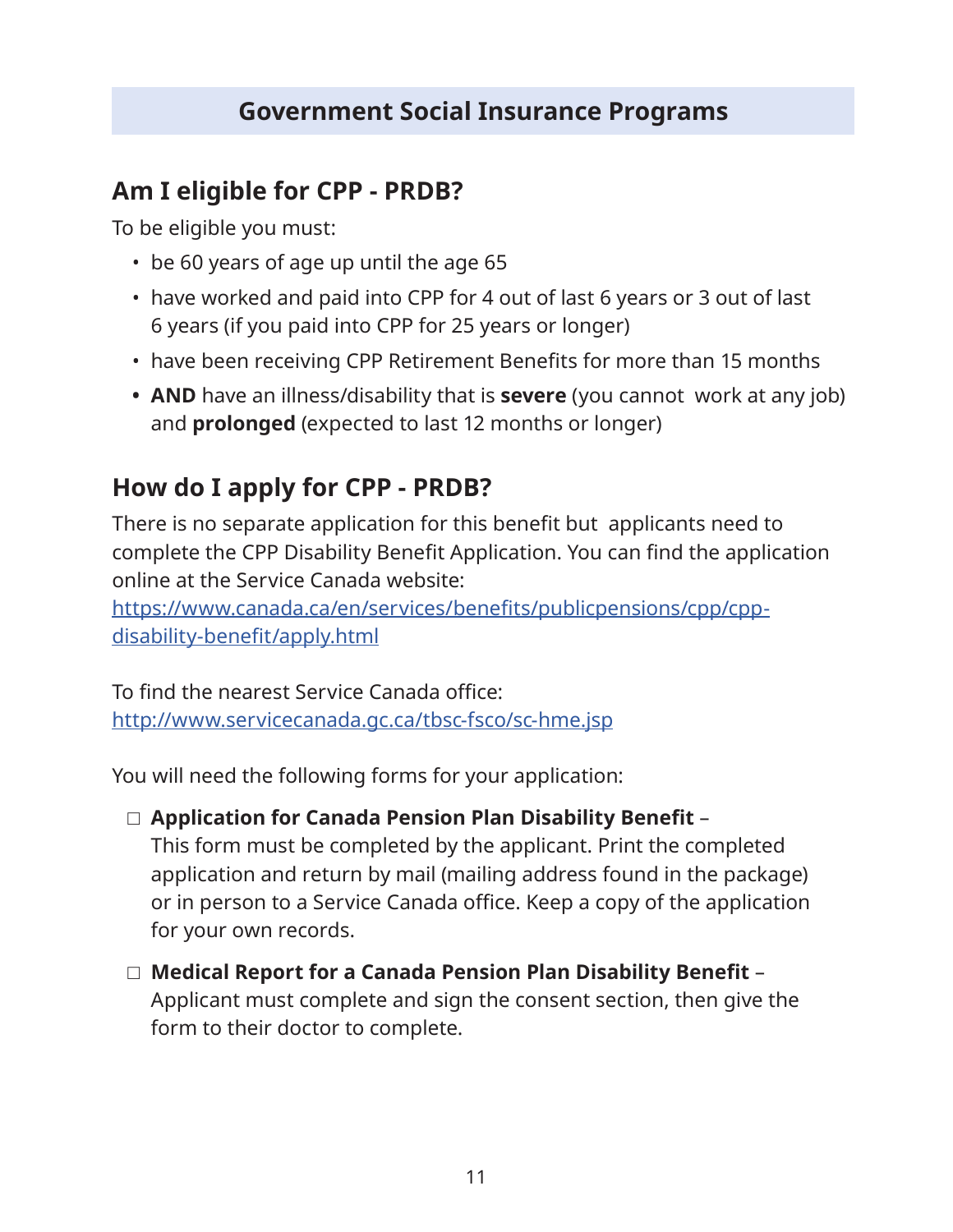#### **Other information about CPP-PRDB**

- The amount of the benefit is a fixed amount. For example, in 2019 the monthly benefit rate is \$496.13
- The benefit is paid until age 65 and then the PRDB payment stops and the person continues to receive the CPP retirement pension
- If you have any dependent children a disabled contributor's child benefit is payable
- CPP-PRDB is taxable income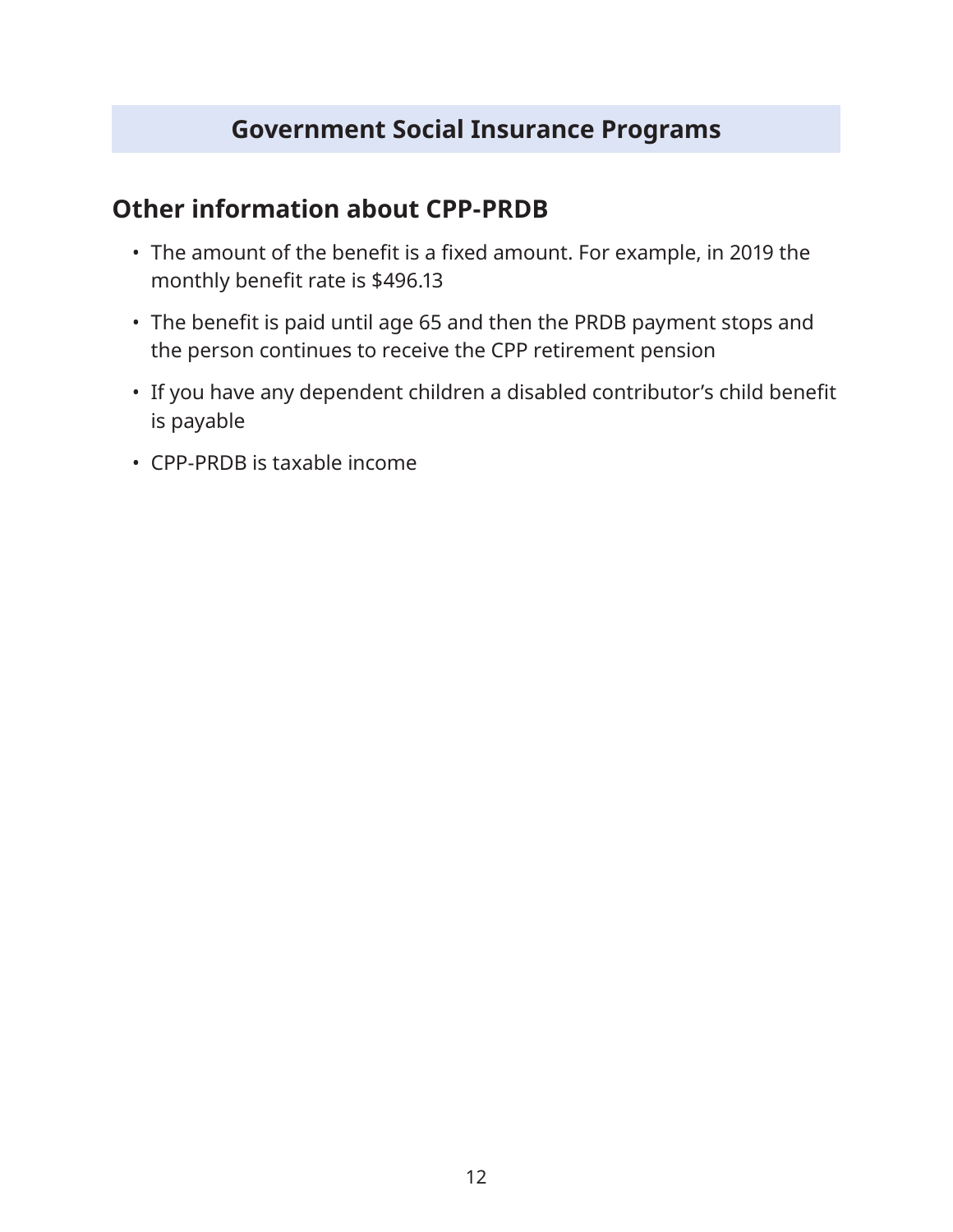### **Types of Programs**

### **Ontario Works (OW)**

OW provides temporary/emergency financial assistance for people who are in financial need. This means they have low income and low assets. For more information about OW see this link:

<https://mcss.gov.on.ca/en/mcss/programs/social/ow/index.aspx>

# **Ontario Disability Support Program (ODSP)**

ODSP provides financial assistance to people who have both a proven disability and are in financial need (low income and low assets). For more information about ODSP see this link:

<https://mcss.gov.on.ca/en/mcss/programs/social/odsp/index.aspx>

OW and ODSP provide other benefits such as prescription medication coverage, basic dental and vision care. For more information call Service Ontario at 1 888 789 4199. Press 1 and then 0 to speak to a representative.

# **Ontario Works (OW)**

Ontario Works is usually short term with the goal of helping people return to work or while waiting for help from other government programs such as Employment Insurance (EI), Canada Pension Plan (CPP) or the Ontario Disability Support Program (ODSP). If you qualify for ODSP because you have a disability that is expected to last more than 1 year, ask your OW caseworker to help you to apply.

The amount you receive from Ontario Works will depend on the size of your family and the amount of rent or housing expenses you have. For example, here are the 2018 rates:

- A single person receives about \$733/month
- A couple receives about \$1,136/month
- A couple with one child receives about \$1,191/month ([http://incomesecurity.org/publications/ow-and-odsp-rates-and-ocb-as](http://incomesecurity.org/publications/ow-and-odsp-rates-and-ocb-as-of-sept-2018-english-docx)[of-sept-2018-english-docx](http://incomesecurity.org/publications/ow-and-odsp-rates-and-ocb-as-of-sept-2018-english-docx))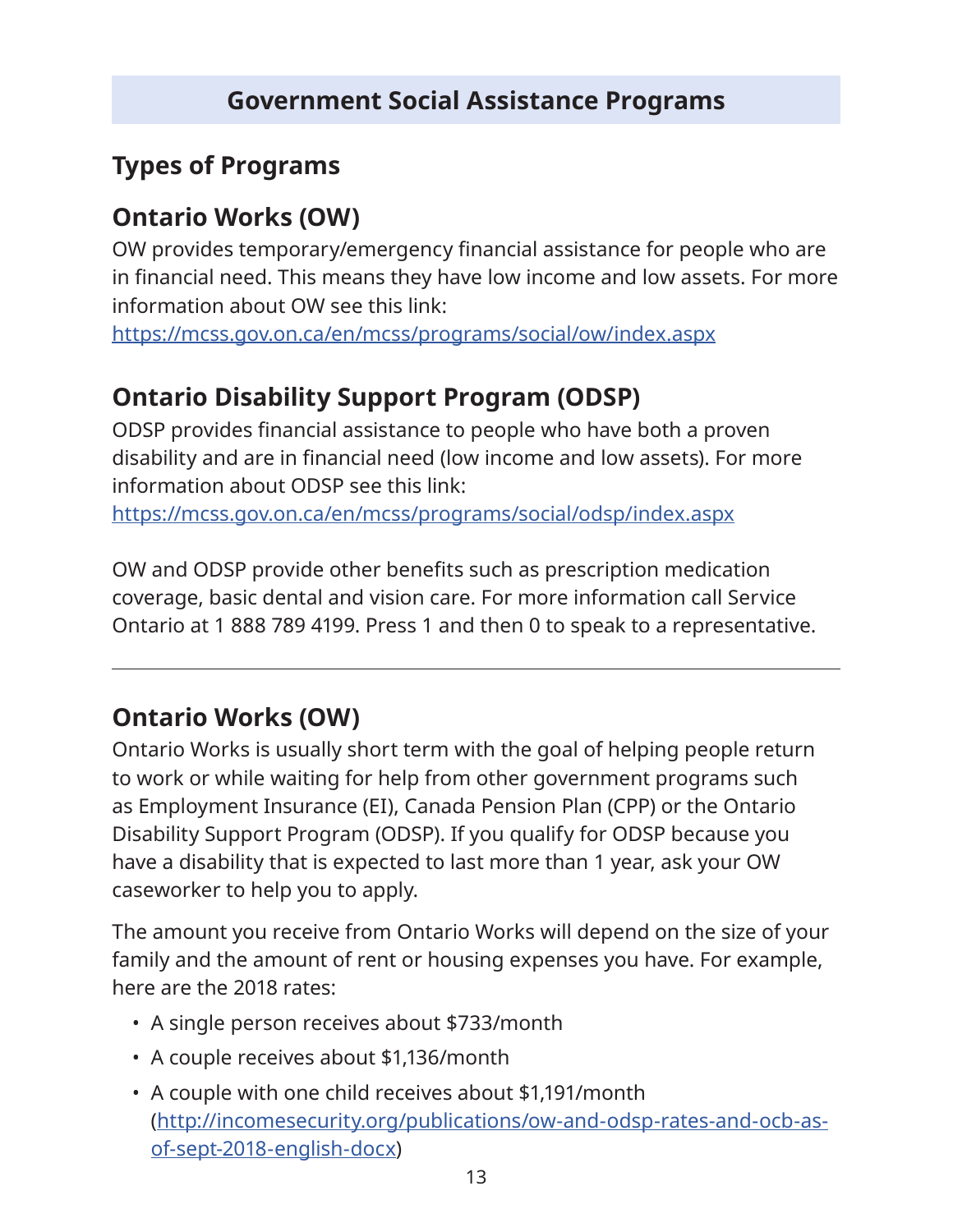#### **Am I eligible for OW?**

To be eligible, Ontario Works reviews the following:

- family size, income, employment status, shelter costs
- assets liquid assets below a specific amount (\$10,000 for a single person, \$15,000 for a couple + \$500 for each dependent child)
- status in Canada, proof of identity and date of birth
- Social Insurance Number and Health Card Number
- **• AND** you must be employable or have a temporary restriction from working (such as an illness) or be disabled and applying for the Ontario Disability Support Program.

#### **How do I apply for OW?**

There are 3 ways you can apply for Ontario Works:

- 1. Online [https://www.mcss.gov.on.ca/en/mcss/programs/social/apply\\_](https://www.mcss.gov.on.ca/en/mcss/programs/social/apply_online.aspx) [online.aspx](https://www.mcss.gov.on.ca/en/mcss/programs/social/apply_online.aspx)
- 2. In person at your local Ontario Works office. Use the office finder link to get the address of your local office.
- 3. By phone. Use the office finder link to get the phone number of your local office.
	- Ontario Social Assistance Office Finder link: <http://www.officelocator.mcss.gov.on.ca>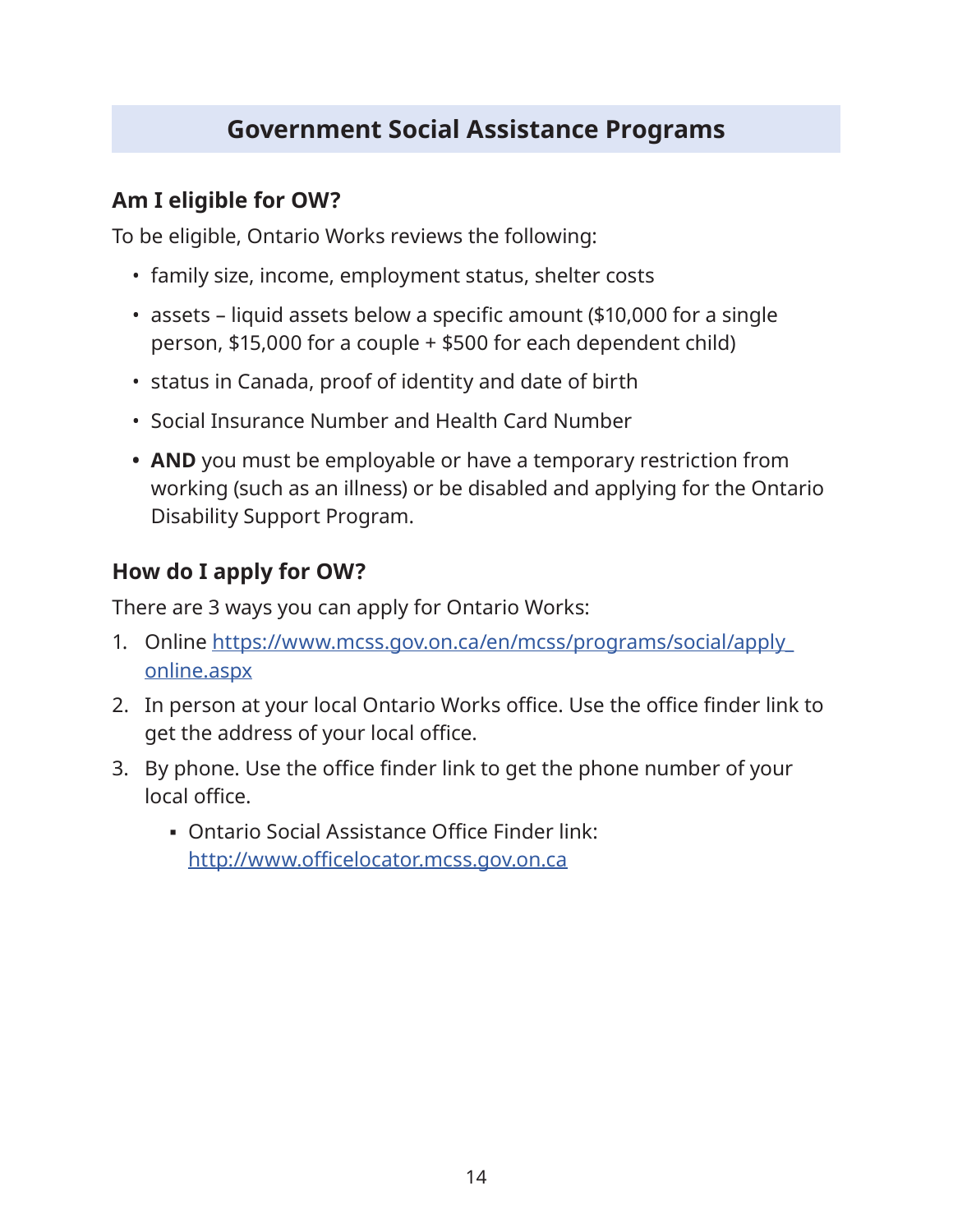# **Ontario Disability Support Program (ODSP)**

The Ontario Disability Support Program is a provincial government program that provides financial assistance and other benefits (such as prescription medication, basic dental and vision care) to people who have a disability and are in financial need.

The amount you receive from ODSP will depend on the size of your family and the amount of rent or housing expenses you have. For example, here are the 2018 rates:

- A single person receives about \$1,169/month
- A couple receives about \$1,750/month
- A couple with once child receives about \$1,815/month
	- See [http://incomesecurity.org/publications/ow-and-odsp-rates-and](http://incomesecurity.org/publications/ow-and-odsp-rates-and-ocb-as-of-sept-2018-english-docx)[ocb-as-of-sept-2018-english-docx](http://incomesecurity.org/publications/ow-and-odsp-rates-and-ocb-as-of-sept-2018-english-docx)

#### **Am I eligible for ODSP?**

To be eligible, you must:

- be at least 18 years old
- an Ontario resident
- **• AND** be in financial need Liquid assets below a specific amount (\$40,000 for a single person, \$50,000 for a couple + \$500 for each dependent child)

**AND** meet the criteria of having a disability:

- Living with a serious physical or mental limitation (severe)
- Limitation will likely last for 12 months or longer (prolonged)
- Limitation causes you trouble with personal care and day to day activities such as bathing, dressing, grooming, banking, shopping, preparing meals or working.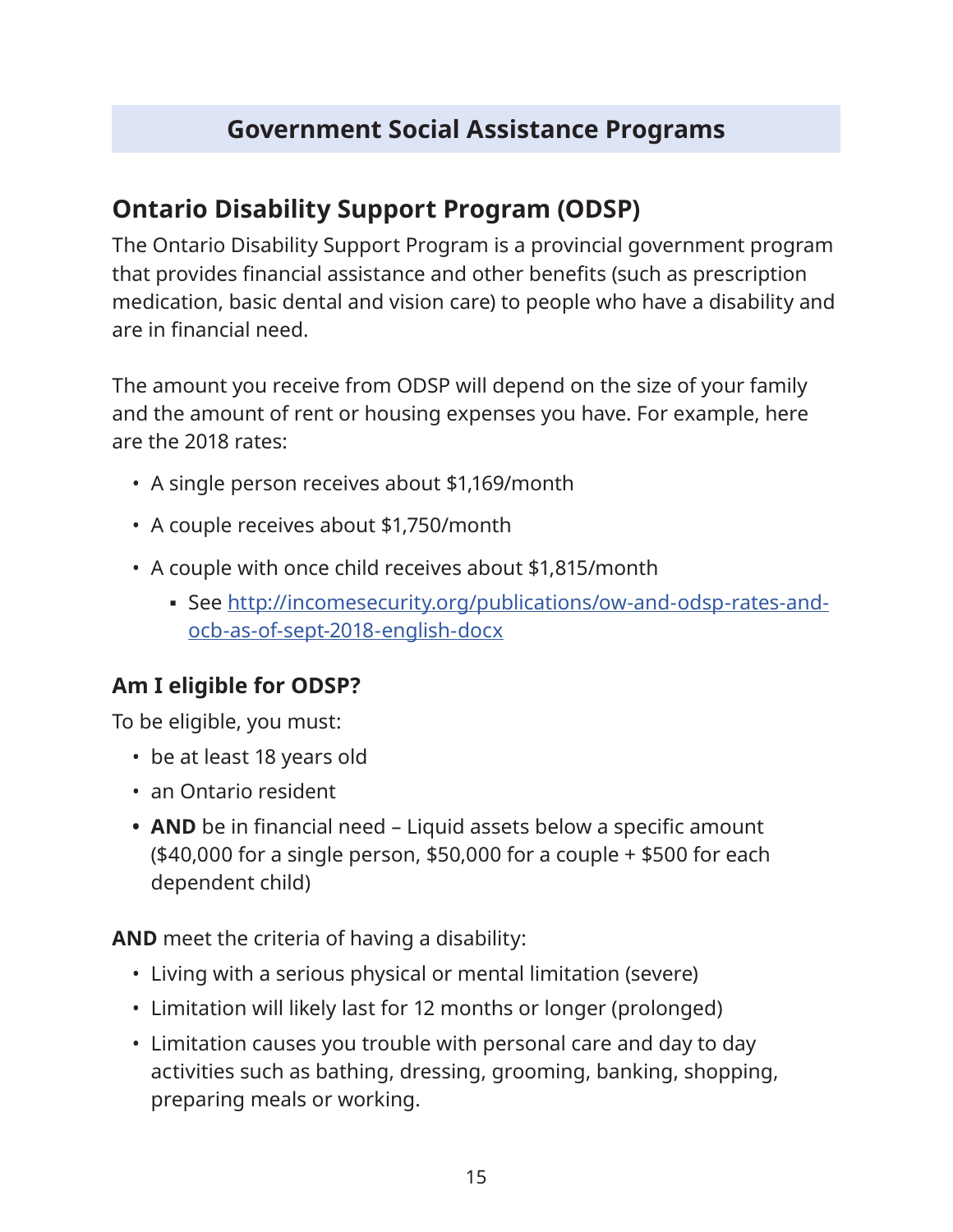#### **How do I apply for ODSP?**

There are 3 ways you can apply for ODSP:

- 1. Online [https://www.mcss.gov.on.ca/en/mcss/programs/social/apply\\_](https://www.mcss.gov.on.ca/en/mcss/programs/social/apply_online.aspx) [online.aspx](https://www.mcss.gov.on.ca/en/mcss/programs/social/apply_online.aspx).
- 2. In person at your local ODSP office. Use the office finder link to get the address of your local office.
- 3. By phone. Use the office finder link to find the phone number of your local office.
	- **Ontario Social Assistance Office Finder link:** <http://www.officelocator.mcss.gov.on.ca>

When you apply, ODSP will ask you for specific documents that show:

- your personal information and information about member's of your household—birth certificates, immigration documents, social insurance and health card numbers
- your household's housing costs and other shelter-related costs—rent or mortgage papers, utility bills, property tax
- your household's income and assets—pay stubs, tax returns, bank and RRSP statements, vehicles you own
- other expenses—child care, disability related work expenses

If you are financially eligible for ODSP, you will receive application forms (Disability Determination Package) for you and your doctor to complete.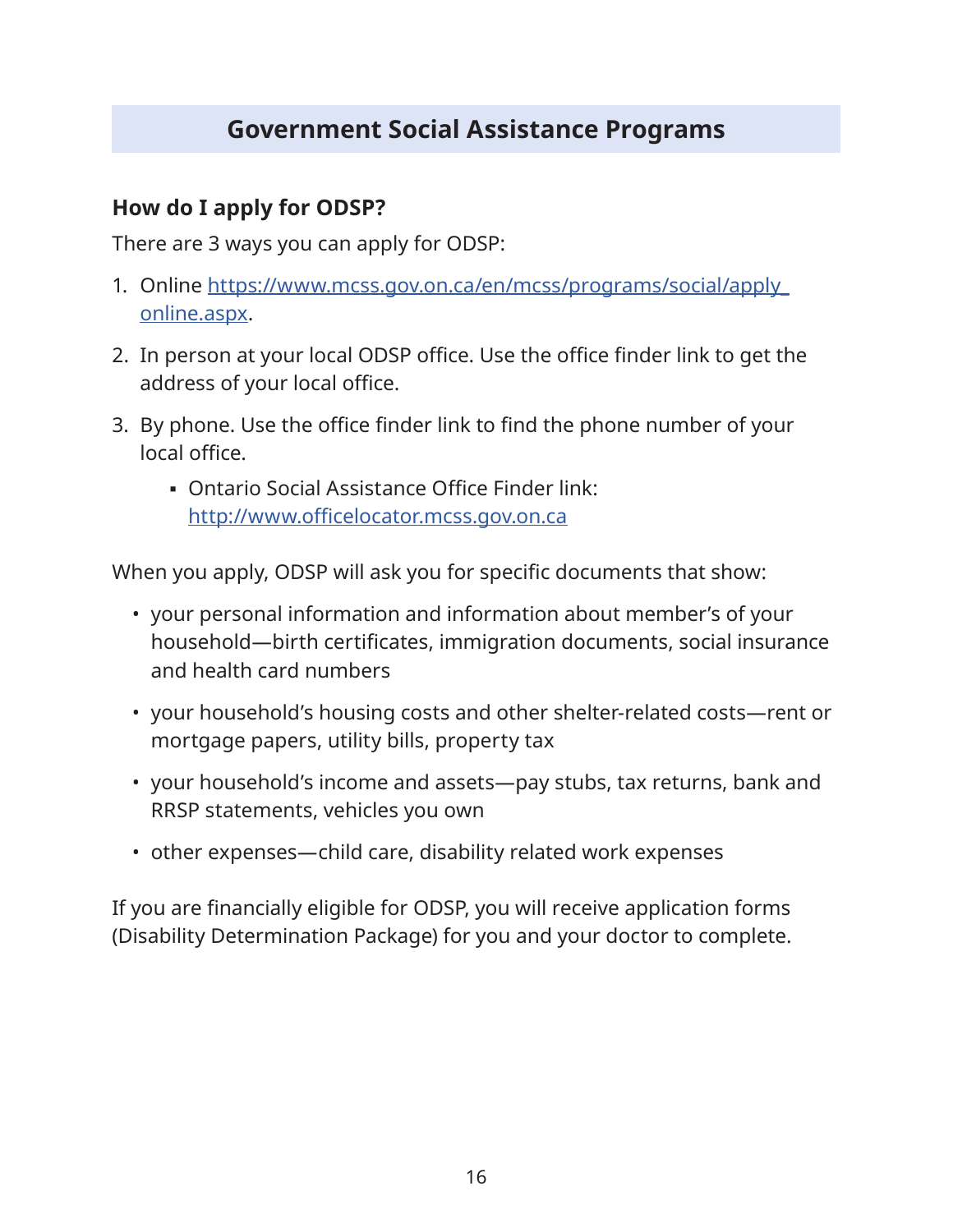# **Types of Benefits**

# **Canada Pension Plan (CPP) – Retirement**

Canada Pension Plan (CPP) is a taxable Federal Government pension paid monthly to retired people who have made contributions to CPP. You can apply for Early Retirement at age 60 in exchange for a lower monthly amount or you can apply for Late Retirement at age 70 in exchange for a higher monthly amount.

# **Old Age Security (OAS)**

Old Age Security (OAS) is a taxable monthly payment from the federal pension program available to most Canadians over 65.

# **Guarantee Income Supplement (GIS)**

Guaranteed Income Supplement (GIS) provides a monthly non-taxable benefit to Old Age Security (OAS) pension recipients who have a low income and are living in Canada.

# **Guaranteed Annual Income System (GAINS)**

Guaranteed Annual Income System (GAINS) provides a monthly non-taxable benefit to low income Ontario seniors. If you are not satisfied with a decision regarding your GAINS eligibility or payments, contact the Ontario Ministry of Finance at 1 866 668 8297.

For more information on these programs call Service Canada 1 800 277 9914 and press 0 to speak to a representative.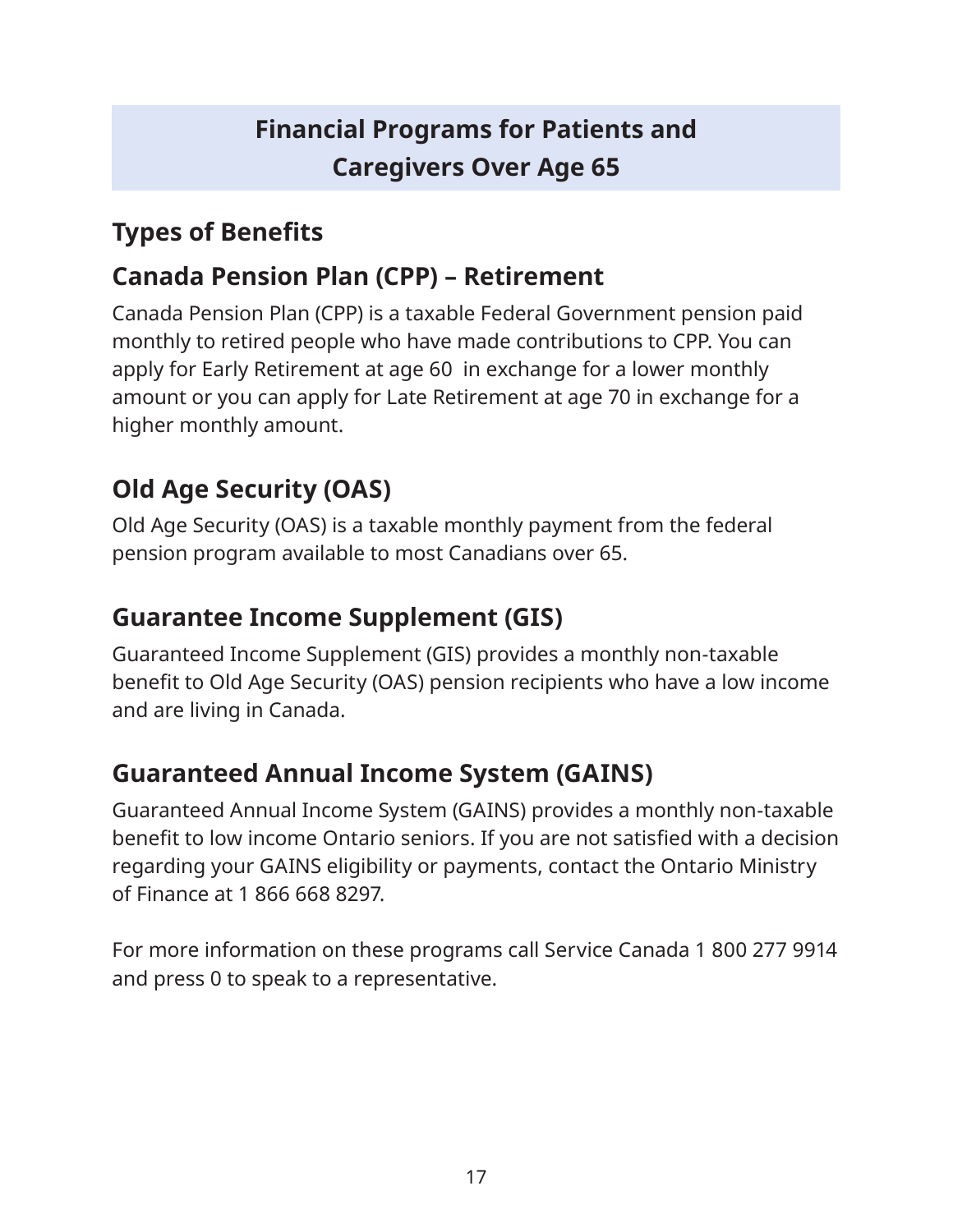# **Canada Pension Plan (CPP) – Retirement**

Your CPP retirement pension does not start automatically. You must apply for it.

#### **Am I eligible for CPP – Retirement?**

You must be:

- at least a month past your 59th birthday
- have worked in Canada
- made at least one valid contribution to CPP
- **• AND** want your CPP retirement pension payments to begin within 12 months.

#### **How do I apply for CPP – Retirement?**

You can apply online or find the printable application at: [https://www.canada.ca/en/services/benefits/publicpensions/cpp/cpp](https://www.canada.ca/en/services/benefits/publicpensions/cpp/cpp-benefit/apply.html)[benefit/apply.html](https://www.canada.ca/en/services/benefits/publicpensions/cpp/cpp-benefit/apply.html)

Printed application forms must be mailed or brought to your closest Service Canada office.

# **Other information**

- You will need a My Service Canada account and a personal access code if you are creating a new account.
- If you provided banking information, your benefits will get direct deposited, otherwise, you will be mailed a cheque.
- You must provide the date you would like your pension to start.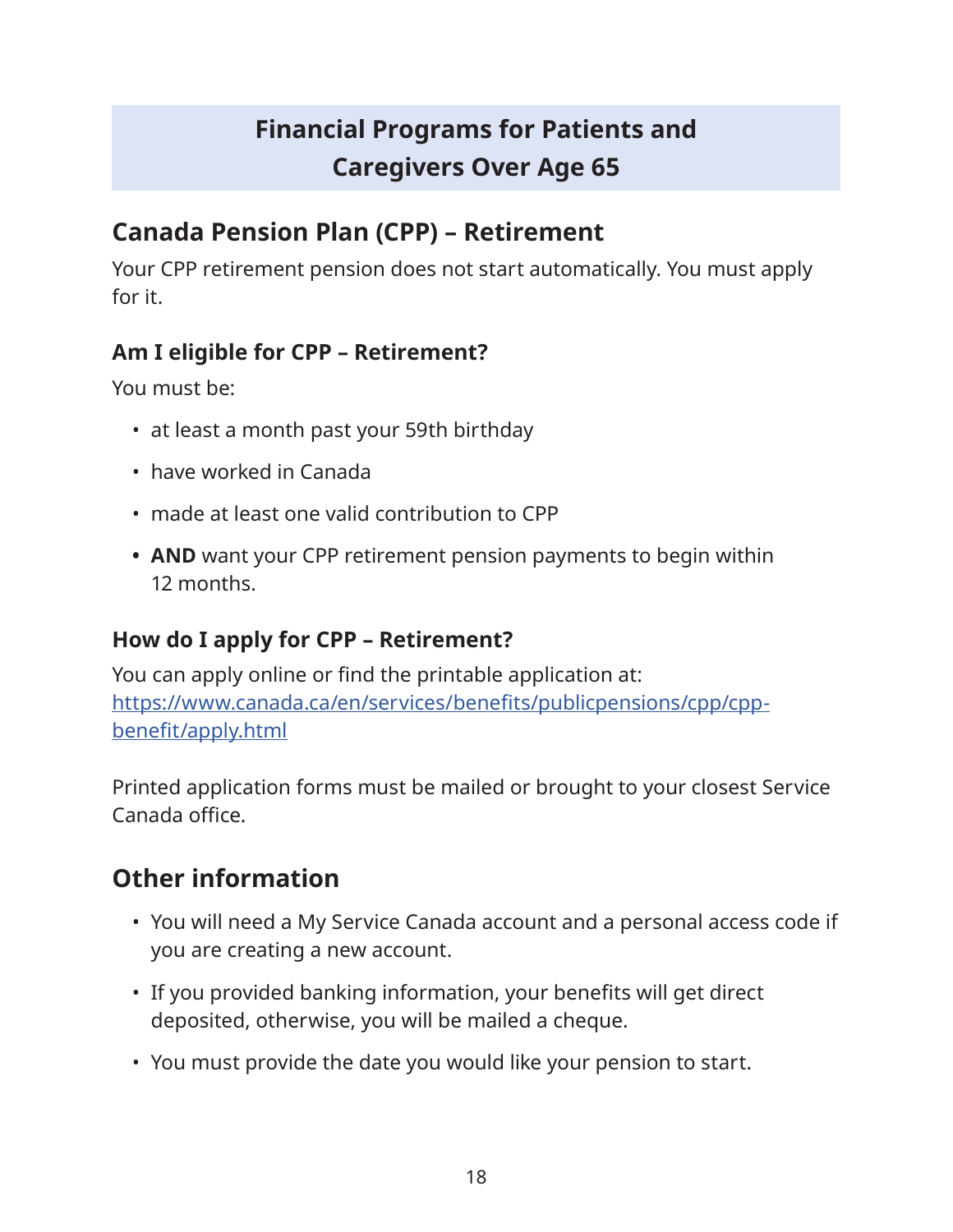# **Old Age Security (OAS)**

You will be automatically enrolled in OAS and receive a notification in the mail from Service Canada.

#### **Am I eligible for OAS?**

You must be:

- 65 years old or older
- be a Canadian citizen or a legal resident at the time of your OAS pension application
- **• AND** have lived in Canada for at least 10 years since the age of 18

### **How do I apply for OAS?**

If you did not receive a letter from Service Canada you must print the application and mail or bring it to your closest Service Canada. [https://www.canada.ca/en/services/benefits/publicpensions/cpp/old-age](https://www.canada.ca/en/services/benefits/publicpensions/cpp/old-age-security/apply.html)[security/apply.html](https://www.canada.ca/en/services/benefits/publicpensions/cpp/old-age-security/apply.html)

# **Other information**

- You will need a My Service Canada account and provide your banking information for a direct deposit
- You can defer receiving your OAS for up to 60 months after you become eligible in exchange for a higher monthly amount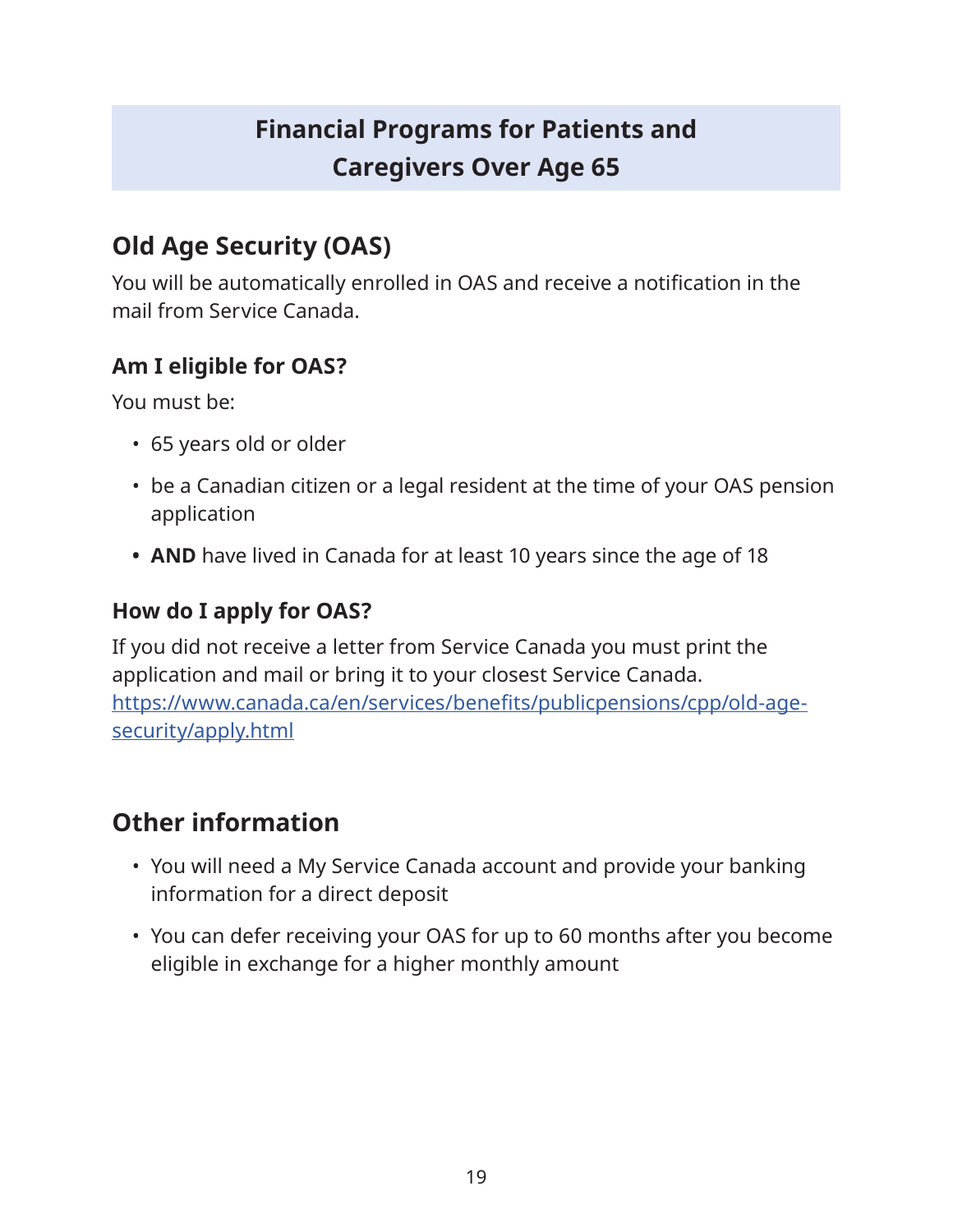### **Guarantee Income Supplement (GIS)**

You will be automatically enrolled in GIS and receive a notification in the mail from Service Canada.

#### **Am I eligible for GIS?**

You must be:

- receiving OAS
- **• AND** your annual income is lower than the maximum annual threshold

#### **How do I apply for GIS?**

If you did not receive a letter from Service Canada you must print the application and mail to your closest Service Canada [https://www.canada.ca/en/services/benefits/publicpensions/cpp/old-age](https://www.canada.ca/en/services/benefits/publicpensions/cpp/old-age-security/guaranteed-income-supplement/apply.html)[security/guaranteed-income-supplement/apply.html](https://www.canada.ca/en/services/benefits/publicpensions/cpp/old-age-security/guaranteed-income-supplement/apply.html)

#### **Guaranteed Annual Income System (GAINS)**

You will be automatically enrolled if you are receiving OAS and GIS and meet the eligibility criteria.

#### **Am I eligible for GAINS?**

You must be:

- 65 years or older
- have lived in Ontario for the past 12 months or for a total of 20 years since turning age 18
- have been a Canadian resident for 10 years or more
- receive OAS and GIS
- **• AND** meet the GAINS financial eligibility criteria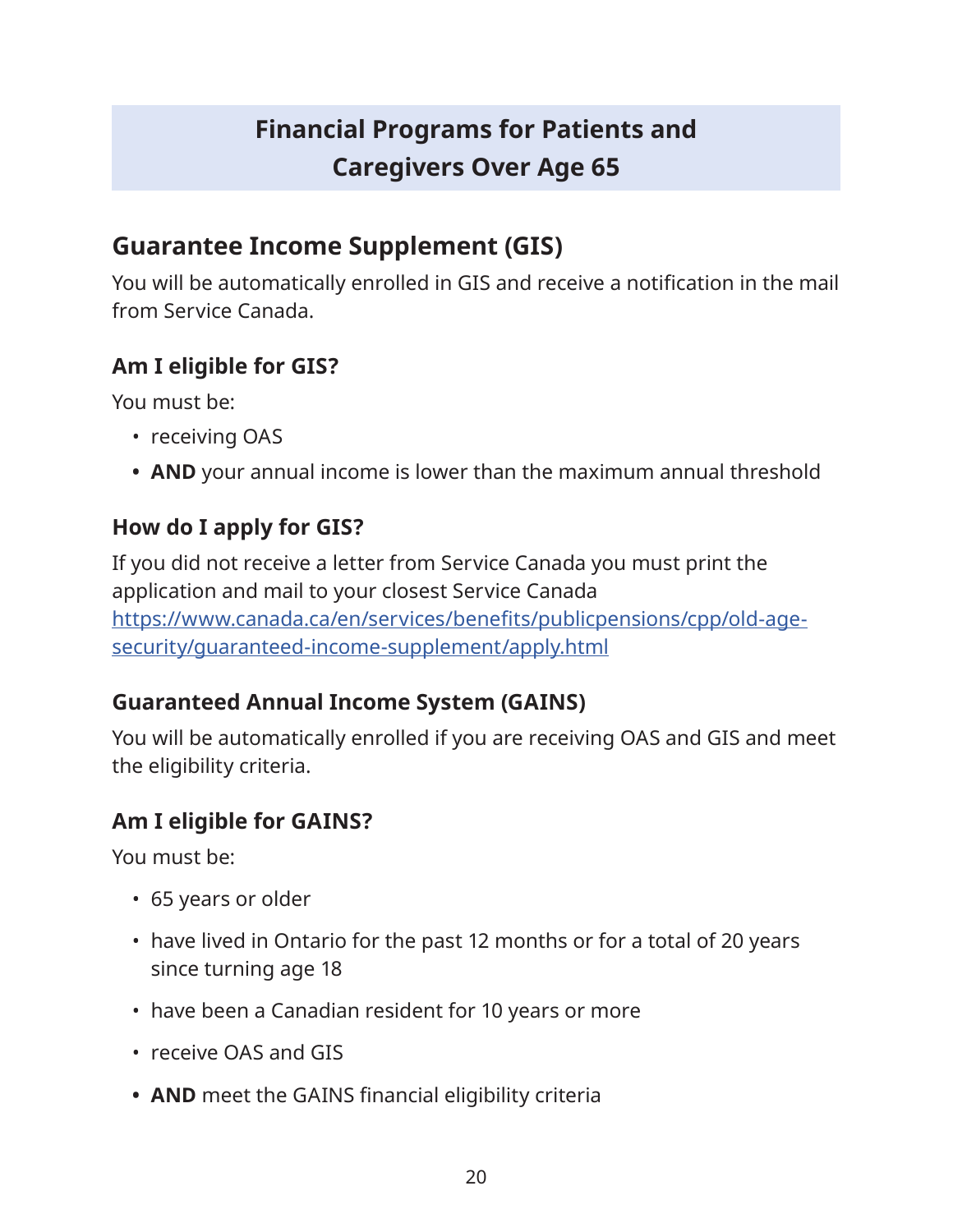# **Government Tax Credits and Benefits**

### **Ontario Tax Credits/Benefits**

<https://www.ontario.ca/page/tax-credits-and-benefits-topic>

# **Canada Tax Credits/Benefits**

[http://www.servicecanada.gc.ca/eng/subjects/benefits//index.shtml](http://www.servicecanada.gc.ca/eng/subjects/benefits//index.shtml )

# **Canada Revenue Agency (CRA) – Disability Tax Credit**

The disability tax credit (DTC) is a non-refundable tax credit that helps persons with disabilities or their supporting persons reduce the amount of income tax they may have to pay. A medical practitioner has to fill out and certify that you have a severe and prolonged impairment and describe how it affects you.

Here is the link: https://www.canada.ca/en/revenue-agency/services/tax/individuals/segments/ tax-credits-deductions-persons-disabilities/disability-tax-credit.htm[l](https://www.canada.ca/en/revenue-agency/services/tax/individuals/segments/tax-credits-deductions-persons-disabilities.html)

# **Canada Revenue Agency (CRA) —Medical Expenses**

To find out how to claim medical expenses on your income tax return contact CRA Individual Tax Inquiry Service at 1 800 959 8281 or visit CRA website online at:

[https://www.canada.ca/en/services/taxes/income-tax/personal-income-tax.](https://www.canada.ca/en/services/taxes/income-tax/personal-income-tax.html) [html](https://www.canada.ca/en/services/taxes/income-tax/personal-income-tax.html)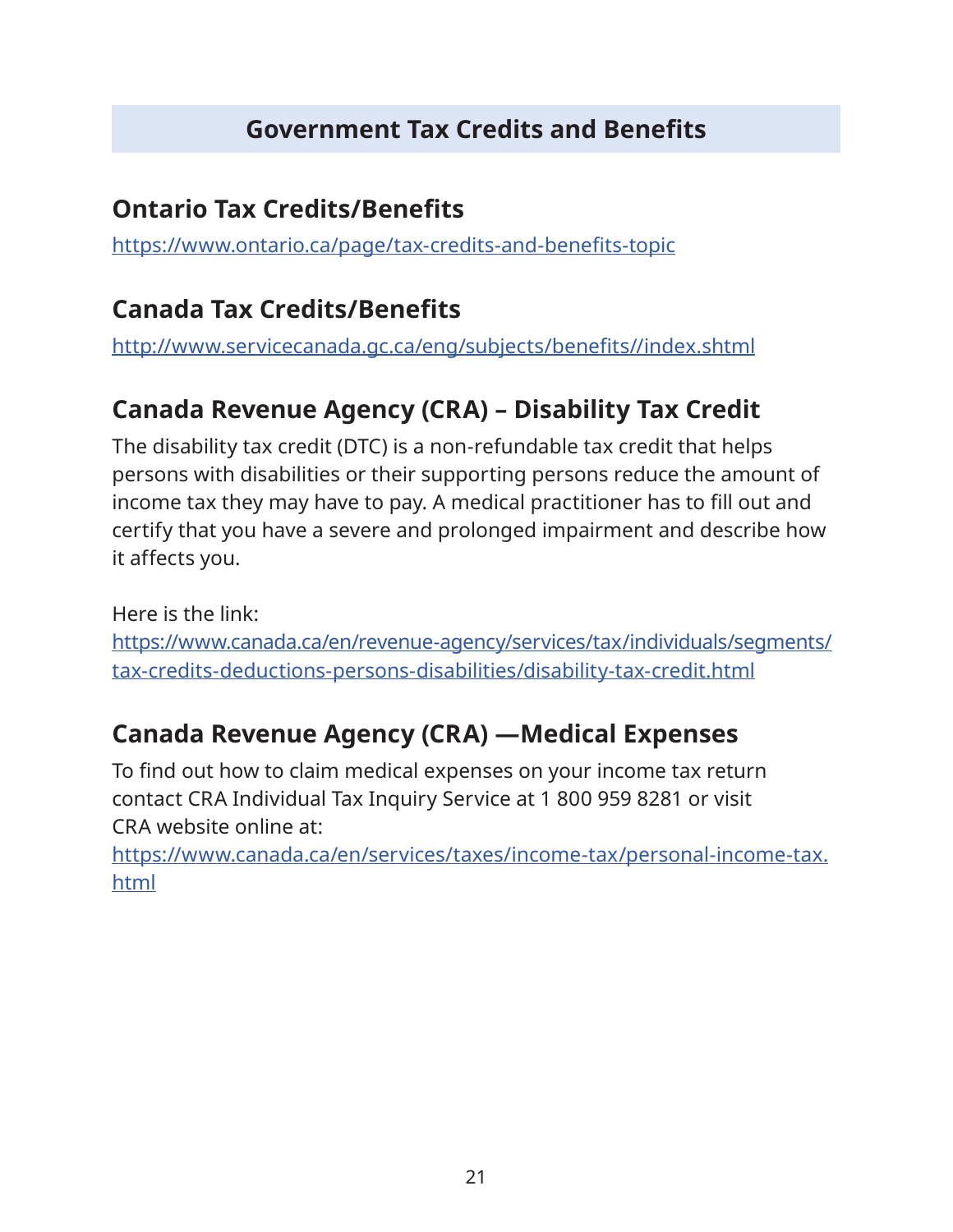# **Who Can I Call if I Have Questions?**

If you have questions or need more information on any of the programs listed in this booklet, these resources can help you.

# **Wellspring "Money Matters" Program**

What is Wellspring "Money Matters"? Money Matters is a free and completely confidential program for Ontario residents diagnosed with cancer. This program helps patients with cancer related financial issues. One-to-one private appointments are available.

### **How does "Money Matters" help?**

Gives you information on:

- government, insurance company and workplace income support and benefits programs
- drug coverage programs
- programs to help you manage some "out of pocket" medical expenses
- how to complete application forms
- how to connect to specialized clinics related to financial advice, employment and disability law, seasonal income tax for those with low income/assets

### **How do I book an appointment?**

To book an appointment contact your local Wellspring Centre or visit their website: <https://wellspring.ca/online-resources/money-matters/> Wellspring Downtown Toronto | Phone: 416 961 1928 Wellspring Westerkirk House (Sunnybrook Hospital) | Phone: 416 480 4440 Wellspring Chinguacousy (Brampton) | Phone: 905 792 6480 Wellspring Birmingham Gilgan House (Oakville) | Phone: P: 905 257 1988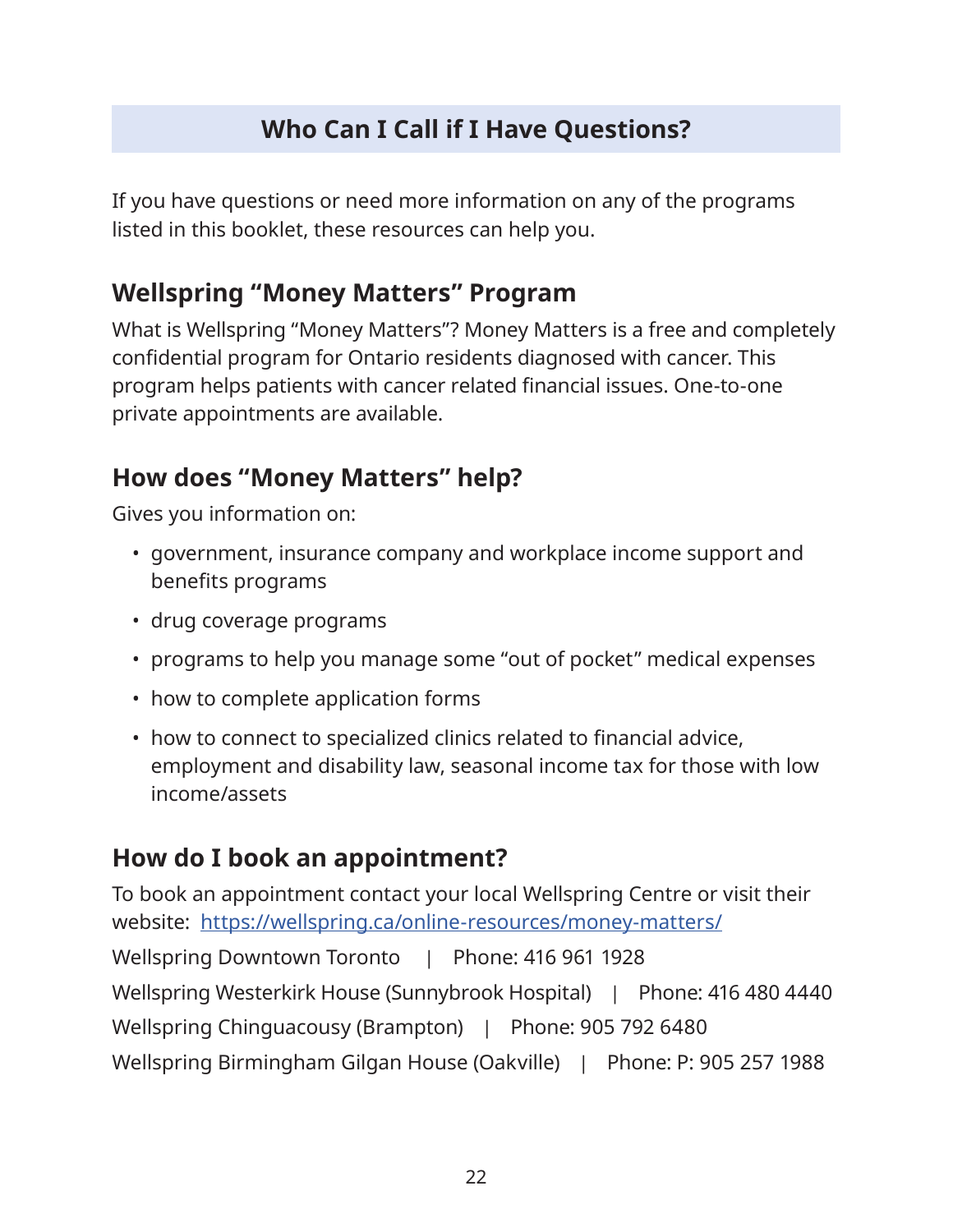#### **Social Worker - Psychosocial Oncology Clinic**

Princess Margaret Cancer Centre – 16th Floor (Room 718) To request an appointment call: 416 946 4525

A social worker can help you find out:

- if there are any financial support programs that can assist you
- how these programs work
- how you can apply for them

### **Notes**